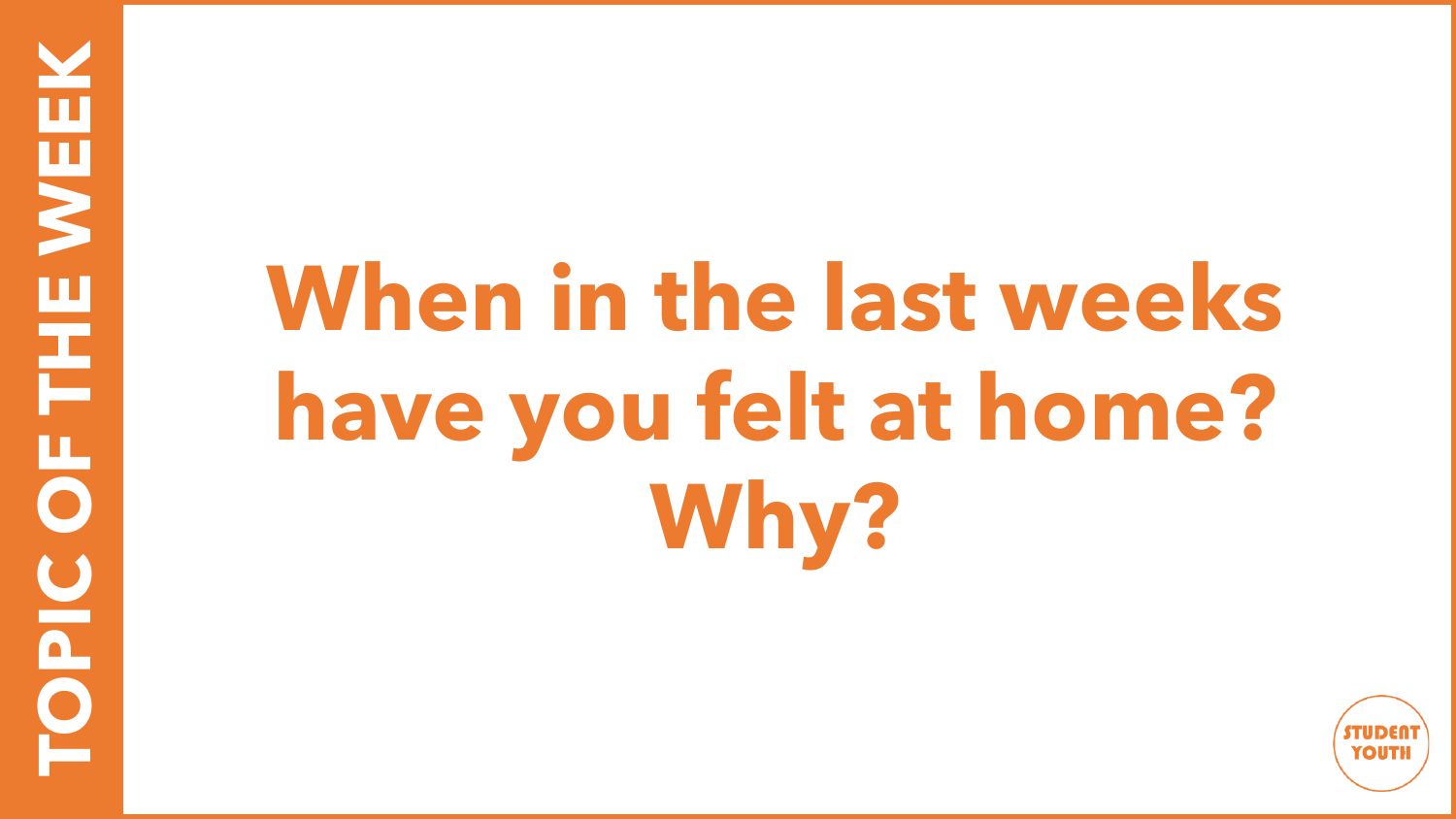## **A concrete form**

Fr. Luigi Giussani

On the occasion of Christmas, we celebrated the initiative of God that, just like an "event", takes place not where man has already decided, but right where He chooses, "on a concrete historical form" and in "humanly understandable terms". This initiative gives rise to new bonds between men and to new places looking like "homes", where one can come back to and experience his familiarity with the present Lord.

Christ, as the meaning of all time and all history, enters into communication with man, He reveals Himself, in a point of time and space.

In the bible, this place is called "dwelling place," "home," "temple." The temple is the place where man meets the companionship of the Lord, where he hears His voice and His message. It is the place where the Lord points the way, the stretch of the road that He wants to show, where everything (the companionship amongst men and with things) recalls the nearness of Destiny.

This is the answer to the ultimate need of man's reason, expressed by Moses: "Show me your face; if You do not come with us we will not move from here".

rout